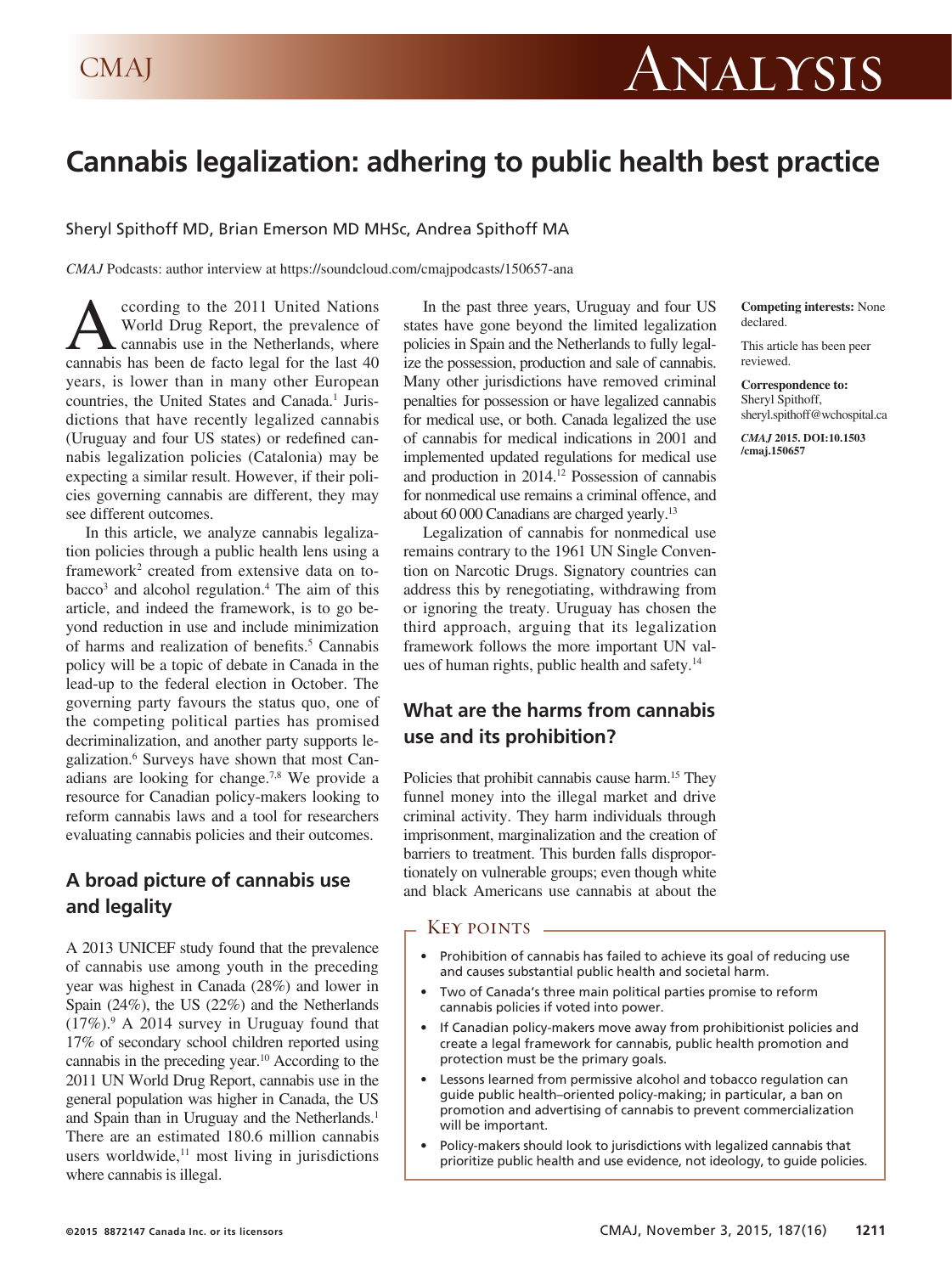same rate, the latter are 3.73 times more likely to be arrested for possession.<sup>16</sup> Finally, society pays with high policing, court and prison costs.<sup>15,17</sup>

Harms from regular cannabis use may be less than those associated with other psychoactive substances,<sup>18</sup> but they are still substantial at a population level. At higher doses, cannabis is a wellestablished risk for motor vehicle crashes.<sup>19,20</sup> Combining alcohol with cannabis results in greater impairment than either substance alone.<sup>21</sup> A recent study estimated that 6825–20 475 injuries from cannabis-attributed motor vehicle crashes occur in Canada annually.19 Each year in Canada, 76 000–95 000 people undergo cannabis addiction treatment and 219–547 cannabis-related deaths occur (from injuries in motor vehicle crashes and lung disease).19 Youth are particularly vulnerable to the effects of cannabis: regular users frequently report loss of control over their cannabis use, $22$  have lower educational attainment<sup>23</sup> and may have, according to one cohort study, a drop in IQ that persists into adulthood.24

Often the harms from prohibition versus harms from potential increased use of cannabis are falsely pitted against each other. Evidence shows, however, that cannabis prohibition has no effect on rates of use, at least in developed countries. $25-28$ 

Some have advocated for the removal of criminal penalties for possession instead of legalization. With Portugal's experience in decriminalizing cannabis, users benefit from reduced marginalization, imprisonment and barriers to treatment, and society benefits from reduced policing, court and prison costs.17 The illegal supply chain, however, continues to fund criminal activity. In addition, because the government does not control the production, processing, supply or price of cannabis, it has a limited ability to achieve public health goals.

## **What objectives should underpin legalization?**

If policy-makers opt to legalize cannabis, careful planning and comprehensive governmental controls would provide the greatest likelihood of minimizing harms and maximizing benefits. A cannabis legalization framework should explicitly state that public health promotion and protection are its primary goals. It should list specific objectives,5,29,30 including delayed onset of use by youth; reduced demand; reduced risky use (e.g., reduced impaired driving); decreased rates of problematic use, addiction and concurrent risky use of other substances; reduced consumption of products with contaminants and uncertain potency; increased public safety (e.g., reduced drug-related crime); reduced discrimination, stigmatization and marginalization of users; and realization of therapeutic benefits.

A frequently cited concern with legalization is that it will allow the rise of Big Cannabis, $31 \sinh^{-1}$ lar to Big Tobacco and Big Alcohol. These powerful multinational corporations have revenues and market expansion as their primary goals, with little consideration of the impact on public health. They increase tobacco and alcohol use by lobbying for favourable regulations<sup>32</sup> and funding huge marketing campaigns.<sup>33</sup> It is important that the regulations actively work against the establishment of Big Cannabis.

## **Evaluating cannabis regulations through a public health lens**

There is scant direct evidence to guide the creation of public health–oriented cannabis policies. Fortunately, there is an extensive evidence base for two other substances with potential for addiction and other harms: tobacco<sup>3</sup> and alcohol.<sup>4</sup> With these data, researchers have proposed policy frameworks for cannabis.28–30,34

For our analysis, we built on previous work,29,35–38 using a framework created by Canadian public health researchers<sup>2</sup> that was based on a report by the Health Officers Council of British Columbia.<sup>5</sup> We included jurisdictions with well-articulated cannabis policies and regulations, which we analyzed from a public health perspective using a systematic method (Table 1).

#### **Uruguay**

Uruguay follows the key public health best practices.40 It has established a central, governmental, arm's length commission to purchase cannabis from producers and sell to distributors. The commission will have control over production, quality and prices, and the ability to undercut the illegal market.41 Uruguay has banned cannabis-impaired driving and has set the cut-off for impaired driving to a serum tetrahydrocannabinol (THC) level of 10 ng/mL. Because of its zero-tolerance policy for alcohol-impaired driving, the country has created a lower threshold for the combination of cannabis and alcohol. Tax revenues will fund the commission and a public health campaign. (Cannabis will initially be sold tax free to undercut the illegal market.) Uruguay bans all promotion of cannabis products. Pharmacies will sell bulk cannabis in plain bags, labelled only with the THC percentage and warnings. (Sales are slated to start early in 2016.) Individuals are permitted to grow their own cannabis and to form growing cooperatives. People who purchase or grow cannabis will be registered and fingerprinted to prevent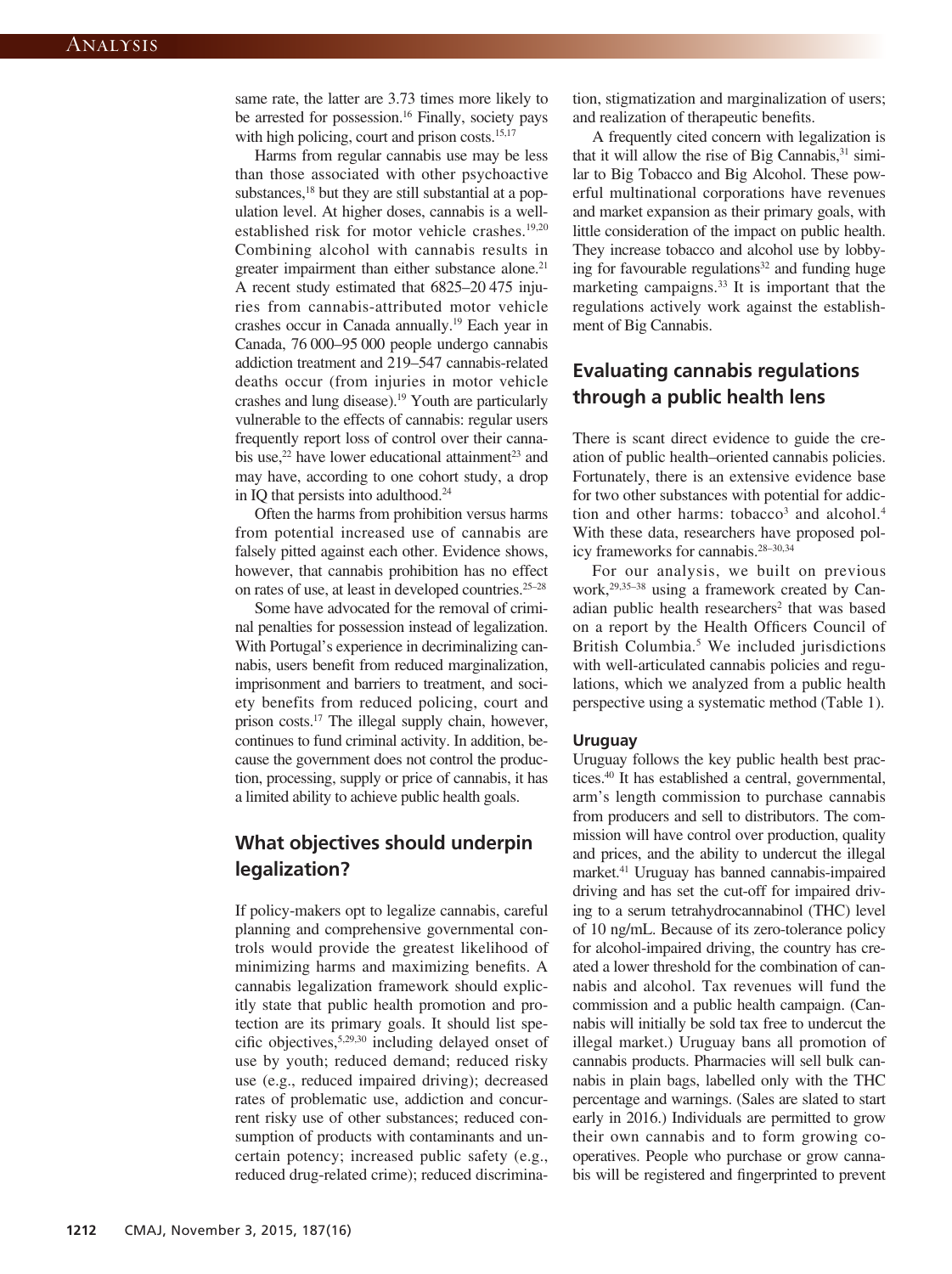Table 1: Policy strategies for the legalization of cannabis, and level of adherence by jurisdiction, based on an analysis of public health best evidence from the regulation of tobacco and alcohol<sup>2,3</sup>

|                                                                                                                                                                                                                                                                                                                                                                                                                                                                                                                                                                            | Portion of core policies adhered to by jurisdiction |                 |                              |                |         |                |
|----------------------------------------------------------------------------------------------------------------------------------------------------------------------------------------------------------------------------------------------------------------------------------------------------------------------------------------------------------------------------------------------------------------------------------------------------------------------------------------------------------------------------------------------------------------------------|-----------------------------------------------------|-----------------|------------------------------|----------------|---------|----------------|
| Strategy                                                                                                                                                                                                                                                                                                                                                                                                                                                                                                                                                                   | The<br>Netherlands                                  | Oregon<br>State | Washington Colorado<br>State | State          | Uruguay | Catalonia      |
| <b>Availability and accessibility</b>                                                                                                                                                                                                                                                                                                                                                                                                                                                                                                                                      |                                                     |                 |                              |                |         |                |
| Control structure: The government should form a central commission<br>with a monopoly over sales and control over production, packaging,<br>distribution, retailing, promotion and revenue allocation. The primary<br>goal should be public health promotion and protection (to reduce<br>demand, minimize harms and maximize benefits). The commission should<br>be at arm's length from the government to resist interference with this<br>goal, such as industry influence and the government's desire to increase<br>revenues from promoting sales, fees and taxation. | Few or<br>none                                      | Few or<br>none  | Few or<br>none               | Few or<br>none | Most    | NА             |
| Provision to consumers: Cannabis should be sold only at licensed or<br>commission-operated retail outlets. Public health objectives should determine<br>the locations and the appearance of the outlets. Health promotion messages<br>should be displayed. Hours of operation should be limited.                                                                                                                                                                                                                                                                           | Few or<br>none                                      | Some            | Some                         | Some           | Most    | <b>NA</b>      |
| Price: The price should be set high enough to reduce demand, and low<br>enough to undercut the illegal market.                                                                                                                                                                                                                                                                                                                                                                                                                                                             | Few or<br>none                                      | Few or<br>none  | Some                         | Few or<br>none | Most    | NА             |
| Purchase, consumption and use                                                                                                                                                                                                                                                                                                                                                                                                                                                                                                                                              |                                                     |                 |                              |                |         |                |
| Purchase: There should be a minimum age for purchase. Purchases should<br>involve completing a form. A limit should be placed on the amount of<br>daily purchases.                                                                                                                                                                                                                                                                                                                                                                                                         | Most                                                | Most            | Most                         | Most           | Some    | Most           |
| Locations for use: The public should not be exposed to cannabis smoke. Use<br>should be restricted to licensed locations (or private homes). Cannabis lounges<br>should be neutral, not promote cannabis use and include health promotion<br>material. Alcohol and tobacco use should not be permitted. Locations, hours<br>and amounts of a sale to an individual should be restricted.                                                                                                                                                                                   | Some                                                | <b>ND</b>       | <b>NA</b>                    | <b>NA</b>      | NА      | Most           |
| Cannabis and driving: t Cannabis-impaired driving should be an offence<br>with a range of available legal sanctions. There should be active and visible<br>enforcement along with prevention campaigns. Testing should be effect<br>based (i.e., road-side impairment testing) confirmed with blood testing.<br>Zero tolerance is not recommended because THC detection may occur long<br>after effects have resolved. There should be lower thresholds for the<br>combination of cannabis and alcohol because the effects are additive.                                   | Some                                                | Some            | Some                         | Some           | Most    | Some           |
| <b>Supply</b>                                                                                                                                                                                                                                                                                                                                                                                                                                                                                                                                                              |                                                     |                 |                              |                |         |                |
| Production: The commission should be the only organization permitted to<br>purchase cannabis from producers and sell to retailers. It should support<br>small producers to prevent the growth of large, multinational corporations<br>with lobby power to achieve their profit-driven goals. Individuals should be<br>permitted to grow cannabis for personal use but not be allowed to sell<br>privately.                                                                                                                                                                 | Few or<br>none                                      | Few or<br>none  | Some                         | Few or<br>none | Most    | Most           |
| Product: The cannabis product should be regulated (constituents and<br>emissions). The THC percentage should be clearly labelled, with pricing policies<br>to favour products with low THC concentrations. Only bulk products should be<br>sold (i.e., no pre-made cigarette-type products), with the exception of<br>processed products for oral consumption to avoid the harms of inhalation.                                                                                                                                                                            | Few or<br>none                                      | Some            | Some                         | Some           | Most    | Few or<br>none |
| <b>Demand drivers/mitigators</b>                                                                                                                                                                                                                                                                                                                                                                                                                                                                                                                                           |                                                     |                 |                              |                |         |                |
| Promotion and packaging: All branding and promotion (e.g., advertising,<br>sponsorship and product placement§) should be banned. Partial bans<br>have little effect. Labels should include information on health risks.                                                                                                                                                                                                                                                                                                                                                    | Most                                                | ND.             | Few or<br>none               | Few or<br>none | Most    | Most           |
| School and public education campaigns:# The government should<br>support evidence-based school and public education campaigns to temper<br>demand. Large, mass-media campaigns should be avoided because they<br>can stimulate interest and increase use.                                                                                                                                                                                                                                                                                                                  | NE                                                  | <b>NE</b>       | NE                           | <b>NE</b>      | NE      | <b>NE</b>      |
| <b>Dedicated revenue</b>                                                                                                                                                                                                                                                                                                                                                                                                                                                                                                                                                   |                                                     |                 |                              |                |         |                |
| Dedicated revenue: The revenue should be used for health and social<br>initiatives.                                                                                                                                                                                                                                                                                                                                                                                                                                                                                        | Few or<br>none                                      | Most            | Most                         | Most           | Most    | ΝA             |
| Note: $ND = not$ yet defined, $NA = not$ applicable, $NE = not$ evaluated, $THC = tetra$ hydrocannabinol.<br>*Items in italics have moderate to strong evidence from the tobacco, alcohol and cannabis literature to support them. Other items have weaker evidence to support                                                                                                                                                                                                                                                                                             |                                                     |                 |                              |                |         |                |

\*Items in italics have moderate to strong evidence from the tobacco, alcohol and cannabis literature to support them. Other items have weaker evidence to support<br>them or are the authors' recommendations<sup>2</sup> based on the can

†Because cannabis-impaired driving was not addressed in the framework article,2 we relied on other similar sourcesto create this section.19,20,28–30,34,39 This area is rapidly evolving, with a currently unclear association between cannabis levels in bodily fluids and effects on driving. Policies should change as the evidence changes. Evidence currently supports a blood THC level of 3.5–5 ng/mL (serum level 7–10 ng/mL) as a reasonable threshold for impaired driving. Per se laws (automatic ticketing above a threshold concentration in blood even without demonstrated impairment) are gaining popular support. These laws concern some experts because they may lead to charges for individuals who are not impaired.

‡Evidence-based school and public education campaigns can be effective measures in reducing demand and harm. However, we excluded them from our analysis because of the complexity and difficulty of ascertaining what is happening in each jurisdiction.

§See examples in Appendix 1 (available at www.cmaj.ca/lookup/suppl/doi:10.1503/cmaj.150657/-/DC1).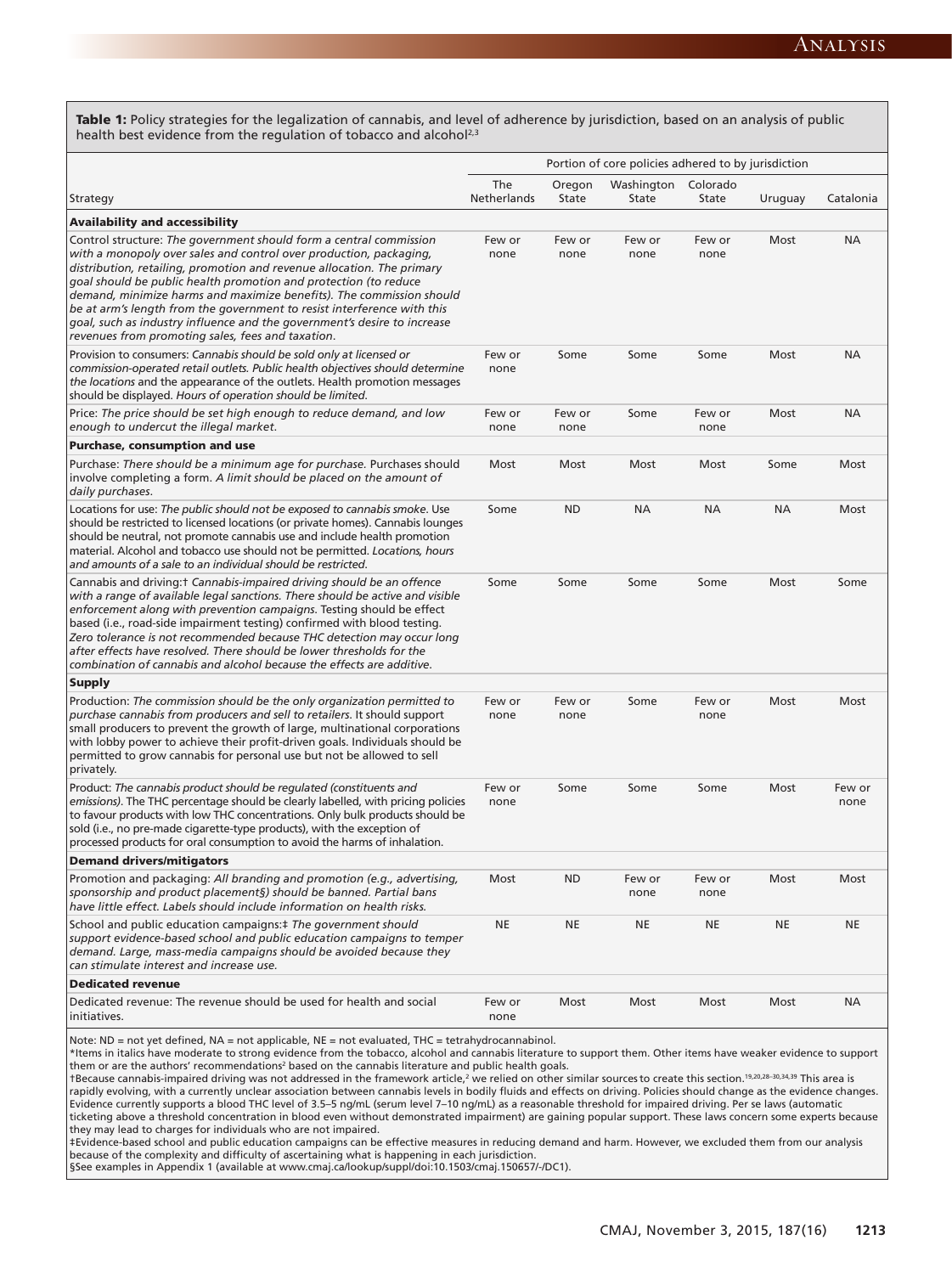consumers from buying more than 480 g per year. This approach, however, gives rise to concerns around privacy and may encourage some to purchase cannabis from the illegal market.

### **The Netherlands**

The Netherlands has a complex system governed by accepted practice rather than explicit policy. It decriminalized cannabis almost 40 years ago. Around the same time, it started to tolerate the buying and selling of small amounts in strictly controlled locations (the production and importing of cannabis remains illegal).<sup>42</sup> As long as these coffee shops sold small amounts, did not advertise or market, did not sell to minors and were "good neighbours," they were permitted to sell cannabis.43 This is still the practice 40 years later, and the Netherlands continues to struggle with the "back door" problem of an illegal supply chain.<sup>44</sup> The government does not control production, packaging or price, nor is it able to legally tax cannabis products. The illegal supply chain continues to fund the illegal market. The government does, however, ban all promotion. This ban may be an important contributor to the low rates of use among youth in the Netherlands.

## **Spain**

Spain has taken a different approach: it permits people to grow their own cannabis but prohibits private for-profit cannabis enterprises.45 The country's Supreme Court ruling in the 1970s opened the door for nonprofit cannabis co-operatives, or cannabis social clubs. The first such club opened in Barcelona in 2001, and until recently, the clubs were guided by voluntary adherence to a code of practice. Many clubs, however, had lax enforcement of the membership rules. As a result, the government in Catalonia (an autonomous region in Spain where most of the cannabis social clubs are located) recently passed recommendations to guide municipalities in licensing the clubs. $46,47$ These recommendations include limits on monthly personal amounts of cannabis, hours of operation and membership. They also ban all promotion.

Catalonia's approach uses elements of a public health framework and eliminates the risk of harms associated with the involvement of profit-driven corporations. However, because production and use occur in private locations, the government has limited ability to ensure safety and quality, and to ensure that the focus remains on public health promotion inside the club doors. In addition, because the model restricts access to people who grow cannabis for personal use or are invited into a cannabis social club, some people may be excluded from obtaining cannabis legally.

### **Oregon, Washington State, Colorado**

The US states of Oregon, Washington and Colorado all have an arm's-length commission to create and police cannabis policies, and to license producers and sellers.48–51 The commissions control the sellers' locations and hours and amount of sales, and they prohibit sales to people less than 21 years old. The states ban cannabis-impaired driving. Washington and Colorado have per se laws, with automatic ticketing for a blood THC concentration above 5 ng/mL. Colorado allows drivers to rebut the charges if they can show they were not impaired. All three states control the product constituents and set labelling requirements. They permit the sale of pre-made cigarette-type cannabis products, not just bulk products. Most revenues are earmarked for health and social programs.

The commissions do not have a monopoly on supply. (This monopoly model has precedent in the US: many states have a central governmental monopoly for liquor). Instead, the states permit direct sales from producers to retailers. Colorado and Oregon go one step further and permit producers to be retailers. The commissions therefore have little control over supply and prices. In addition, they do not control cannabis taxation and must appeal to the state legislature for changes. Accordingly, Colorado and Washington State initially struggled with a price of legal cannabis that was much higher than the price of illegal cannabis. If the price of legal cannabis falls because of more efficient production, the opposite problem may occur: cheap legal cannabis, a known demand driver.52 Washington State has taken steps to counteract the lack of control and the risk of oversupply by limiting the number of producers and total production capacity.53

The states have set few controls over other demand drivers. Washington and Colorado permit all forms of promotion (advertising, branding and sponsorship) with few limits except on promotion to youth. Colorado asks industry "to refrain from advertising where more than approximately 30 percent of the audience is reasonably expected to be under the age of 21."50 Washington's regulations state that youth under age 21 should not be exposed to mass-media advertising, but they do not explain how this is to be done.<sup>54</sup> The states are hampered in creating stricter regulations by constitutional protection of commercial free speech.55,56

Because the states have limited control over supply and price, and permit promotion, there is little to stop the rise of Big Cannabis and its associated lobbying and marketing power. Washington State may be somewhat protected with limits it has placed on producer size and production. The states are at risk of an increase in cannabis use over time. On the positive side, these states should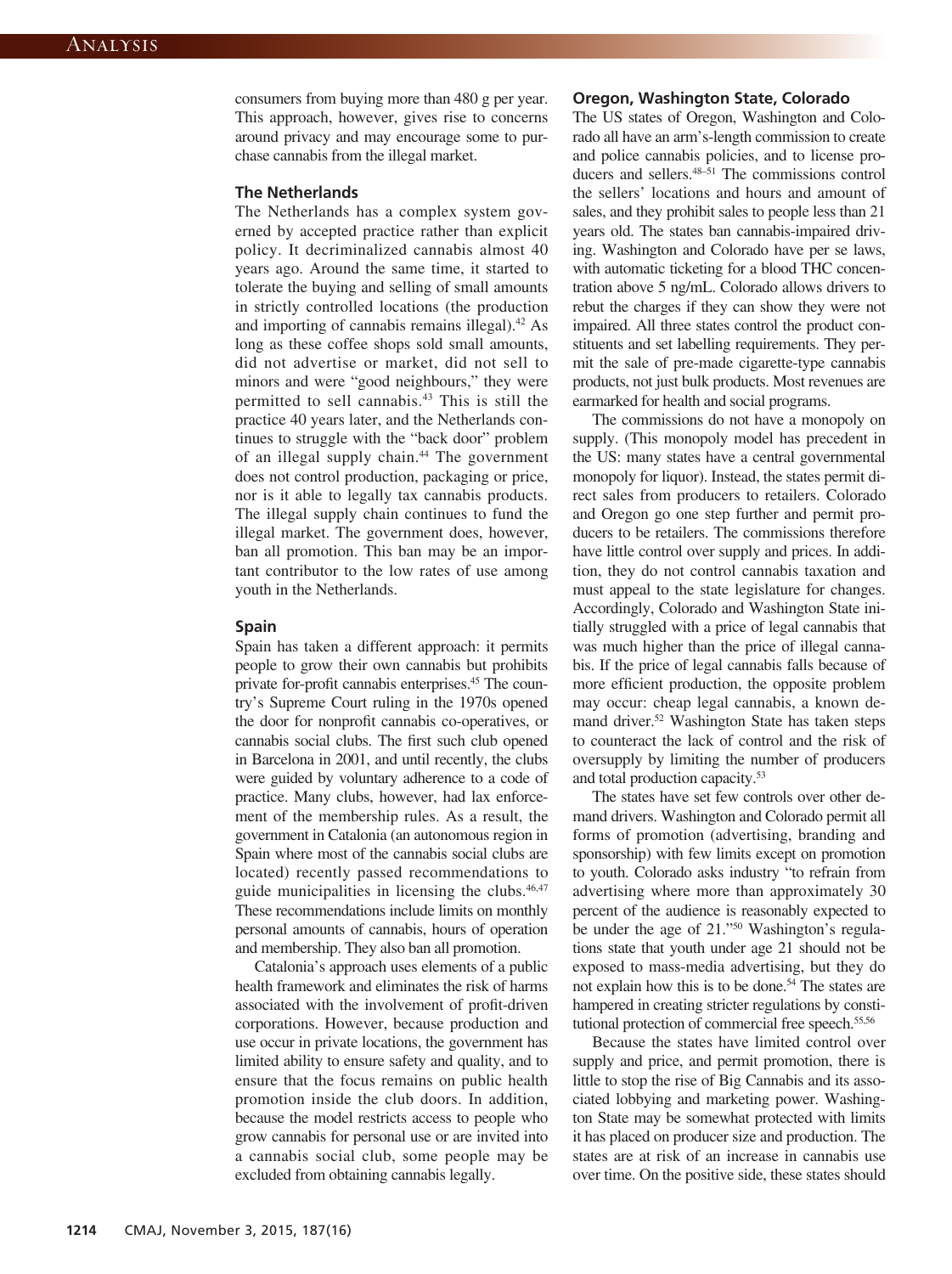see a reduction in crime, harms to cannabis users (from incarceration and marginalization), and policing, court and prison costs.17

## **How should Canada proceed?**

Canada has started down the path to a regulated market by implementing commercial production of cannabis for therapeutic purposes. Concurrently, there is a proliferation of unregulated cannabis dispensaries, especially in Vancouver and Victoria. Both municipalities are moving to regulate these operations.<sup>57,58</sup>

Given the evolving political and social landscape, and the upcoming federal election, Canada may soon revisit its policy on nonmedical cannabis. The federal government could create regulations or delegate this responsibility to provincial governments, either through an exemption to the Controlled Drugs and Substances Act (as was done in British Columbia to permit a supervised injection site) or through statute amendment (as happened with gambling<sup>59,60</sup>).

If Canadian policy-makers decide to create a legal, regulatory framework for cannabis, it is critical that public health objectives be the foundation of changes. Otherwise, Canada may experience the same health and social harms that resulted from the commercialization of alcohol and tobacco. The Canadian public would likely support a model that has public health as its primary goal.<sup>61,62</sup>

Policy-makers can use tobacco and alcohol research and the frameworks for cannabis policy created by public health researchers as a guide. They can also learn from the experiences of other jurisdictions. Spain and Uruguay have models that could be adapted for use in Canada (without the registration and fingerprinting of consumers that Uruguay requires). The American models do not put public health first and risk the rise of Big Cannabis and increased harms, and the Dutch model has not solved the "back door" illegal supply problem. With careful planning, Canada can create its own policy framework for legalized cannabis that achieves public health objectives.

#### **References**

- 1. *World drug report 2011*. Vienna: United Nations Office on Drugs and Crime; 2011:209-40. Available: www.unodc.org/documents/ data-and-analysis/WDR2011/StatAnnex-consumption.pdf (accessed 2015 Sept. 2).
- 2. Haden M, Emerson BP. A vision of cannabis regulation: a public health approach based on lessons learned from the regulation of alcohol and tobacco. *Open Medicine* 2014;8:e73-80.
- 3. *WHO framework convention on tobacco control*. Geneva: World Health Organization; 2003. Available: www.who.int/fctc/ text\_download/en/ (accessed 2015 Apr. 30).
- 4. Babor TF, Caetano R, Casswell S, et al. *Alcohol: no ordinary commodity: research and public policy.* Oxford (UK): Oxford University Press; 2010. Available: www.oxfordscholarship. com/view/10.1093/acprof:oso/9780199551149.001.0001/acprof -9780199551149 (accessed 2015 Apr. 30).
- 5. *Public health perspectives for regulating psychoactive sub-*

*stances: What we can do about alcohol, tobacco, and other drugs?* Health Officers Council of British Columbia; 2011. Available: https://healthofficerscouncil.files.wordpress.com /2012/12/regulated-models-v8-final.pdf (accessed 2015 Apr. 30).

- 6. Health and safety, justice and law: where Canadian political parties stand on marijuana [blog]. The Fifth Estate 2015 Jan. 29. Available: www.cbc.ca/fifth/blog/where-canadian-political -parties-stand-on-marijuana (accessed 2015 Aug. 5).
- 7. Six-in-ten Canadians support legalizing marijuana, but say it's not a top justice priority [Canada public opinion poll]. Angus Reid Global 2014 Aug. 12. Available: http://angusreidglobal.com/wp -content/uploads/2014/08/ARG-Marijuana-Opinions2.pdf (accessed 2015 Aug. 20).
- 8. Kennedy M. Government's poll shows Canadians want marijuana laws changed. *Ottawa Citizen* 2014 July 30. Available: http://ottawa citizen.com/news/politics/conservative-governments-poll-shows -canadians-want-marijuana-laws-changed (accessed 2015 Aug. 19).
- 9. *Office of Research Innocenti report card 11: Child well-being in rich countries: a comparative overview*. Florence: UNICEF; 2013. Available: www.unicef.ca/sites/default/files/imce\_ uploads/DISCOVER/OUR%20WORK/ADVOCACY/DOMESTIC /POLICY%20ADVOCACY/DOCS/unicef\_report\_card\_11.pdf (accessed 2015 June 12).
- 10. Boidi F, Maria JMC, Queirolo R, et al. *Marijuana legalization in Uruguay and beyond: executive summary*. Insights Research Group; Latin America and Caribbean Center, FIU; Universidad Católica del Uruguay; 2015. Available: www.wilsoncenter.org/ sites/default/files/Marijuana%20Legalization%20in%20Uruguay %20and%20Beyond\_brief%20report\_v3%20%282%29.pdf (accessed 2015 Aug. 17).
- 11. *World Drug Report 2013*. Vienna: United Nations Office on Drugs and Crime; 2013. Available: https://www.unodc.org/ unodc/secured/wdr/wdr2013/World\_Drug\_Report\_2013.pdf (accessed 2015 Sept. 2).
- 12. *Marihuana for Medical Purposes Regulations*. SOR/2013-119. Available: http://laws-lois.justice.gc.ca/eng/regulations/SOR -2013-119/index.html (accessed 2015 Sept. 6).
- 13. Police-reported crime for selected offences, Canada [Table 1]. Ottawa: *Statistics Canada*; 2014. Available: www.statcan.gc.ca/ daily-quotidien/140723/t140723b001-eng.htm (accessed 2015 July 10).
- 14. Hetzer H, Walsh J. *Pioneering cannabis regulation in Uruguay*. New York: North American Congress on Latin America (NACLA); 2014. Available: https://nacla.org/article/pioneering -cannabis-regulation-uruguay (accessed 2015 Aug. 18).
- 15. *War on drugs: report of the Global Commission on Drug Policy June 2011*. Rio de Janeiro: Global Commission on Drug Policy; 2011. Available: www.globalcommissionondrugs.org/wp-content/ themes/gcdp\_v1/pdf/Global\_Commission\_Report\_English.pdf (accessed 2015 Aug. 15).
- 16. *The war on marijuana in black and white: billions of dollars wasted on radically biased arrests*. New York: American Civil Liberties Union; 2013. Available: www.aclu.org/files/assets/ aclu-thewaronmarijuana-rel2.pdf (accessed 2015 June 23).
- 17. Hughes CE, Stevens A. What can we learn from the Portuguese decriminalization of illicit drugs? *Br J Criminol* 2010;50:999-1022.
- 18. Nutt DJ, King LA, Philips LD. Drug harms in the UK: a multicriteria decision analysis. *Lancet* 2010;376:1558-65.
- 19. Fischer B, Imtiaz S, Rudzinski K, et al. Crude estimates of cannabis-attributable mortality and morbidity in Canada — implications for public health focused intervention priorities. *J Public Health (Oxf)* 2015;Jan 28:pii: fdv005.
- 20. Drummer OH, Gerostamoulos J, Batziris H, et al. The involvement of drugs in drivers of motor vehicles killed in Australian road traffic crashes. *Accid Anal Prev* 2004;36:239-48.
- Sewell R, Poling J, Sofuoglu M. The effect of cannabis compared with alcohol on driving. *Am J Addiction* 2009;18:185-93.
- 22. Nocon A, Wittchen HU, Pfister H, et al. Dependence symptoms in young cannabis users? A prospective epidemiological study. *J Psychiatr Res* 2006;40:394-403.
- 23. Hall W. What has research over the past two decades revealed about the adverse health effects of recreational cannabis use? *Addiction* 2015;110:19-35.
- 24. Meier MH, Caspi A, Ambler A, et al. Persistent cannabis users show neuropsychological decline from childhood to midlife. *Proc Natl Acad Sci U S A* 2012;40:E2657-2664.
- 25. MacCoun RJ, Reuter PH. *Drug war heresies: learning from other vices, time & places*. Cambridge (UK): Cambridge University Press; 2001.
- Simons-Morton B, Pickett W, Boyce W, et al. Cross-national comparison of adolescent drinking and cannabis use in the United States, Canada, and the Netherlands. *Int J Drug Policy* 2010;21:64-9.
- 27. Canadian Drug Policy Coalition. *Getting to tomorrow: a report on Canadian drug policy*. Vancouver: Simon Fraser University; 2013.